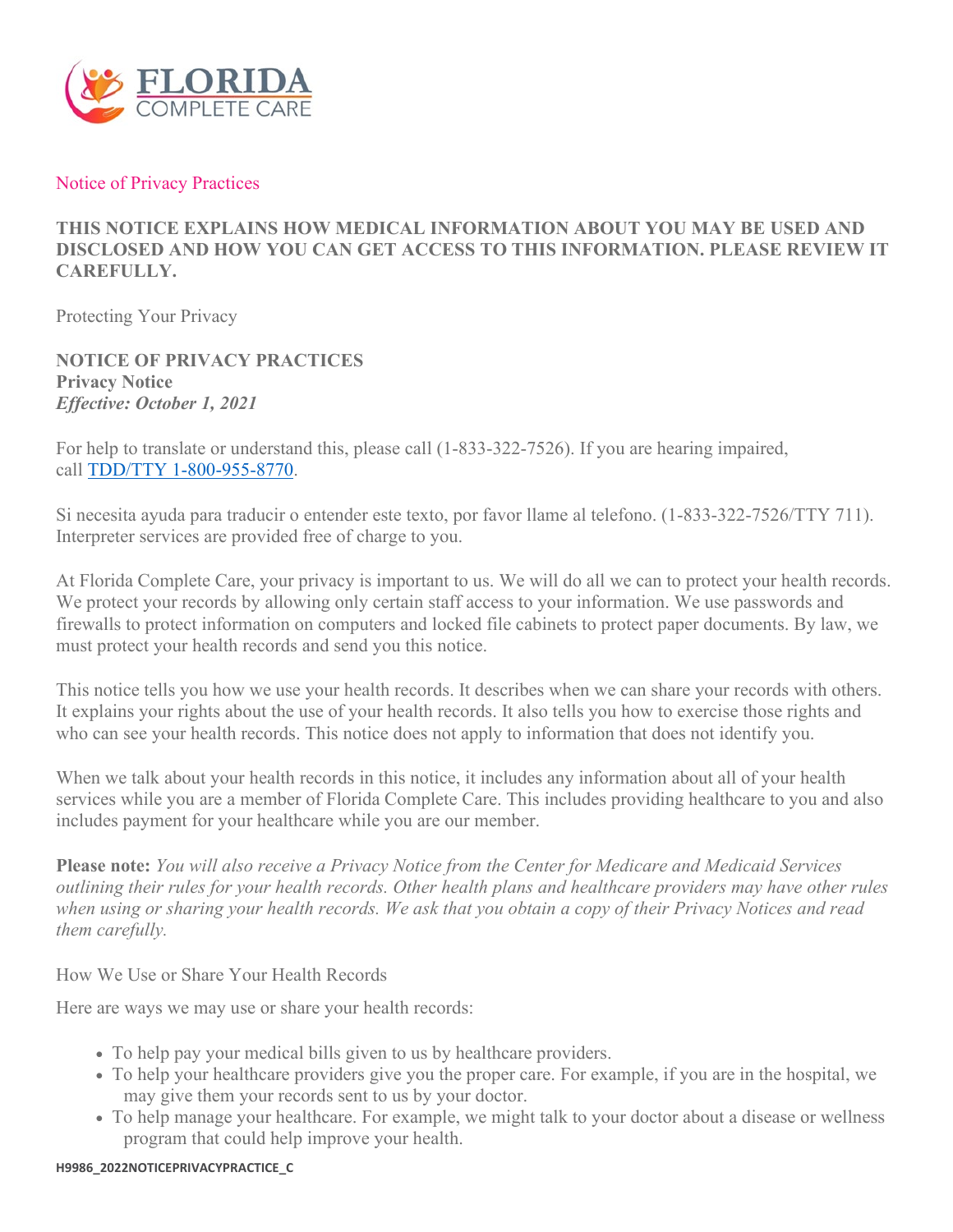

- To help resolve any appeals or grievances filed by you or a healthcare provider with Florida Complete Care or the Center for Medicare and Medicaid Services.
- To assist others who help us provide your health services. We will not share your records with these outside groups unless they agree to protect your records.
- For public health or disaster relief efforts.
- To remind you if you have a doctor's visit coming up.
- To give you information about other healthcare treatments and programs, such as how to stop smoking or lose weight.

## **State and federal laws may call for us to give your health records to others for the following reasons:**

- To state and federal agencies that oversee Florida Complete Care, such as CMS, AHCA or the U.S. Department of Health and Human Services.
- For public health actions. For example, the FDA may need to check or track medicines and medical device problems.
- To public health groups if we believe there is a serious public health or safety threat.
- To a health agency for certain activities. This might include audits, inspections, and licensure or enforcement actions.
- To a court or administrative agency.
- To law enforcement. For example, records may be used to identify or find someone who is a suspect, fugitive, material witness or missing person.
- To a government person about child abuse, neglect, or violence in your home.
- To a coroner or medical examiner to identify a dead person or help find a cause of death. These may be needed by a funeral director to help them carry out their duties.
- For organ transplant purposes.
- For special government roles, such as military and veteran activities, national security and intelligence activities, and to help protect the President and others.
- For job-related injuries due to your state's worker compensation laws.
- If one of the above reasons does not apply, we must obtain your written approval to use or share your health records with others. If you change your mind, you may retract your written approval at any time.
- If sharing your health information is not allowed by or limited by a state law, we will obey the law that protects your health information best.

## What Are Your Rights?

The following are your rights with regards to your health records. If you would like to exercise any of the following rights, please contact us. We can be reached at (1-833-322-7526).

- You have the right to ask us to give your records only to certain people or groups and to say for what reasons. You also have the right to ask us to stop your records from being given to family members or others who are involved in your healthcare. Please note that while we will try to follow your wishes, the law does not make us do so.
- You have the right to ask to get confidential communications of your health records. For example, if you believe that you would be harmed if we send your records to your current mailing address, you can ask us to send your health records by other means. Other means might be fax or an alternate address.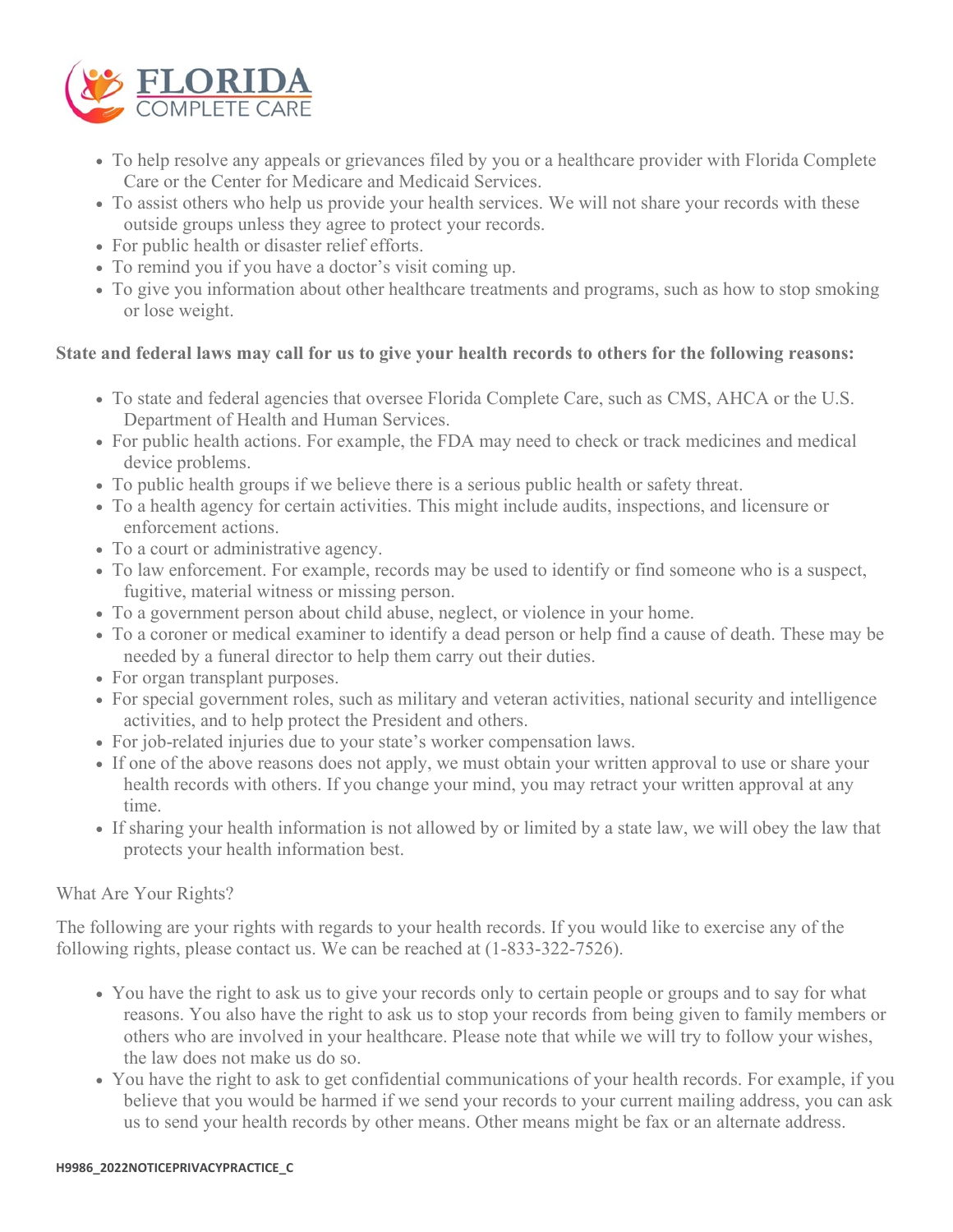

• You have the right to view and get a copy of all the records we keep about you in your designated record set. This consists of anything we use to make decisions about your health. It includes enrollment, payment, claims processing and medical management records.

## **You do not have the right to get certain types of health records. We may decide not to give you the following:**

- Information contained in psychotherapy notes.
- Information collected in reasonable anticipation of, or for use in a court case or another legal proceeding.
- Information subject to certain federal laws about biological products and clinical laboratories.
- In certain situations, we may not let you get a copy of your health records. You will be informed in writing. You may have the right to have our action reviewed.

You have the right to ask us to make changes to wrong or incomplete health records we keep about you. These changes are known as amendments. Any request for an amendment must be in writing. You need to give a reason for your change(s). We will get back to you in writing no later than 60 days after we get your request. If we need additional time, we may take up to another 30 days. We will let you know of any delays and the date when we will get back to you.

If we make your changes, we will let you know they were made. We will also give your changes to others who we know have your health records and to other persons you name. If we choose not to make your changes, we will let you know why in writing. You will have a right to submit a letter disagreeing with us. We have a right to answer your letter. You then have the right to ask that your original request for changes, our denial and your second letter disagreeing with us be put with your health records for future disclosures. You have the right to receive an accounting of disclosures of your health records to others for six years beginning January 1, 2011. By law, we do not have to give you a list of the following:

- Health records given or used for treatment, payment and healthcare operations purposes.
- Health records given to you or others with your written approval.
- Information that is incidental to a use or disclosure otherwise permitted.
- Health records given to persons involved in your care or for other notification purposes.
- Health records used for national security or intelligence purposes.
- Health records given to prisons, police, FBI, and others who enforce laws or health oversight agencies.
- Health records given or used as part of a limited data set for research, public health, or healthcare operations purposes.

To receive an accounting of disclosures, your request must be in writing. We will act on your request within 60 days. If we need more time, we may take up to another 30 days. We will inform you of any delays and the date we will get back to you. Your first list will be free. We will give you one free list every 12 months. If you ask for another list within 12 months, we may charge you a fee. We will tell you the fee beforehand and give you a chance to take back your request.

Using Your Rights